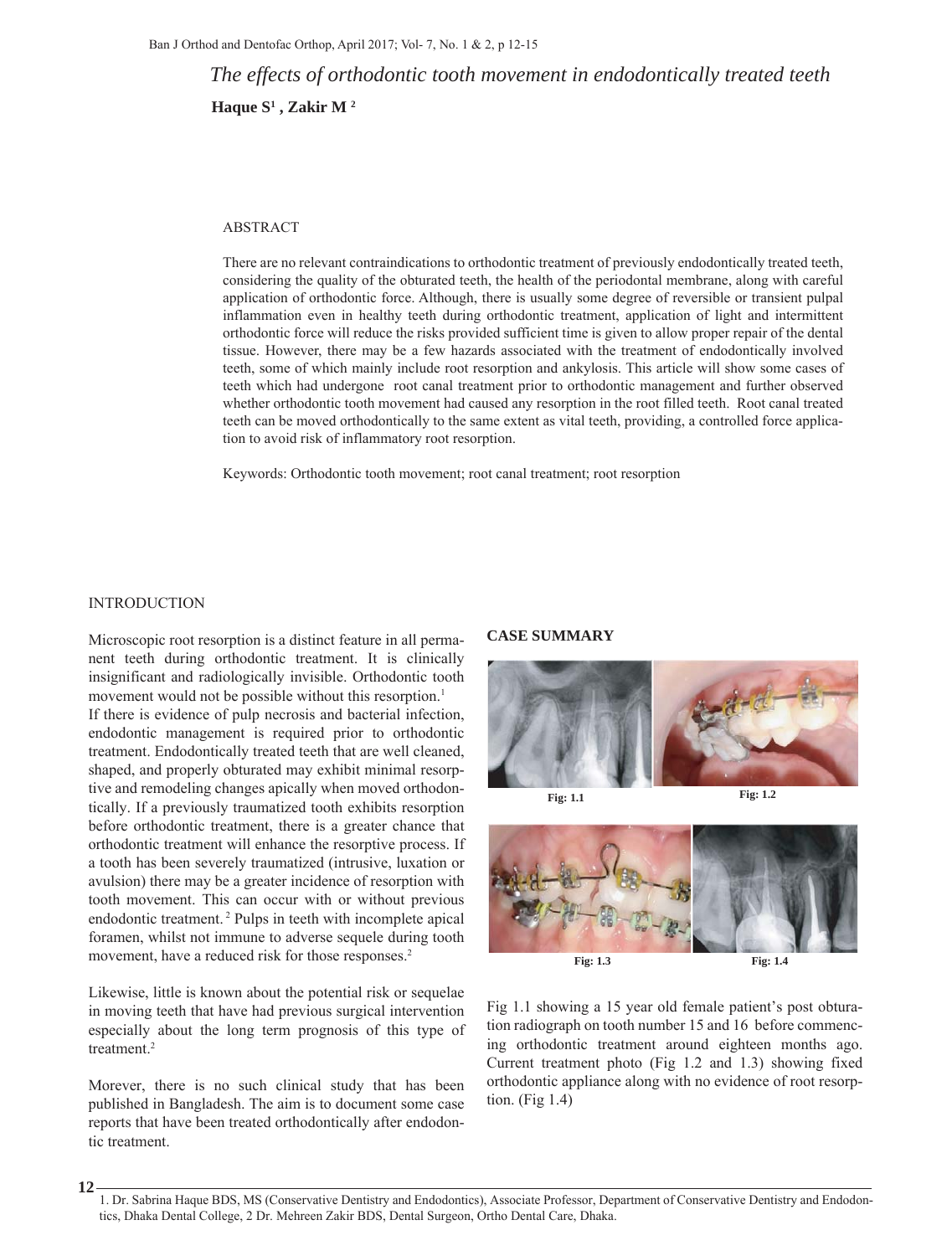*The effects of orthodontic tooth movement in endodontically treated teeth*



**Fig: 2.1**



**Fig: 2.2**



This fifteen year old female patient already had a root filled tooth number 41 which was done three years ago (Fig 2.1). Orthodontic treatment was started about a year ago. Most recent photographs (Fig 2.2 and 2.3) and radiograph (Fig 2.4) of 41 showing no visible sign of resorption despite the tooth being under-filled.





Fig 3.1 and 3.2 shows a comparison of radiographs of tooth 46 before and during orthodontic treatment on a fourteen year old patient. There has been a significant improvement in the radioloucency which was present during the root canal treatment. Fig 4.1 and 4.2 showing tooth 36 with similar changes. No resorptive changes noted in both the anchor teeth.



**Fig: 5.1**



**Fig: 5.2**

**Fig: 5.3**

Thirteen years old patient had to undergo root canal treatment due to grossly carious 36. (Fig 5.1 and 5.2) followed by bonding of the lower arch using fixed orthodontic appliance. Six months later, radiograph (Fig 5.3) showing sound teeth with no changes in the root after application of mild orthodontic forces.



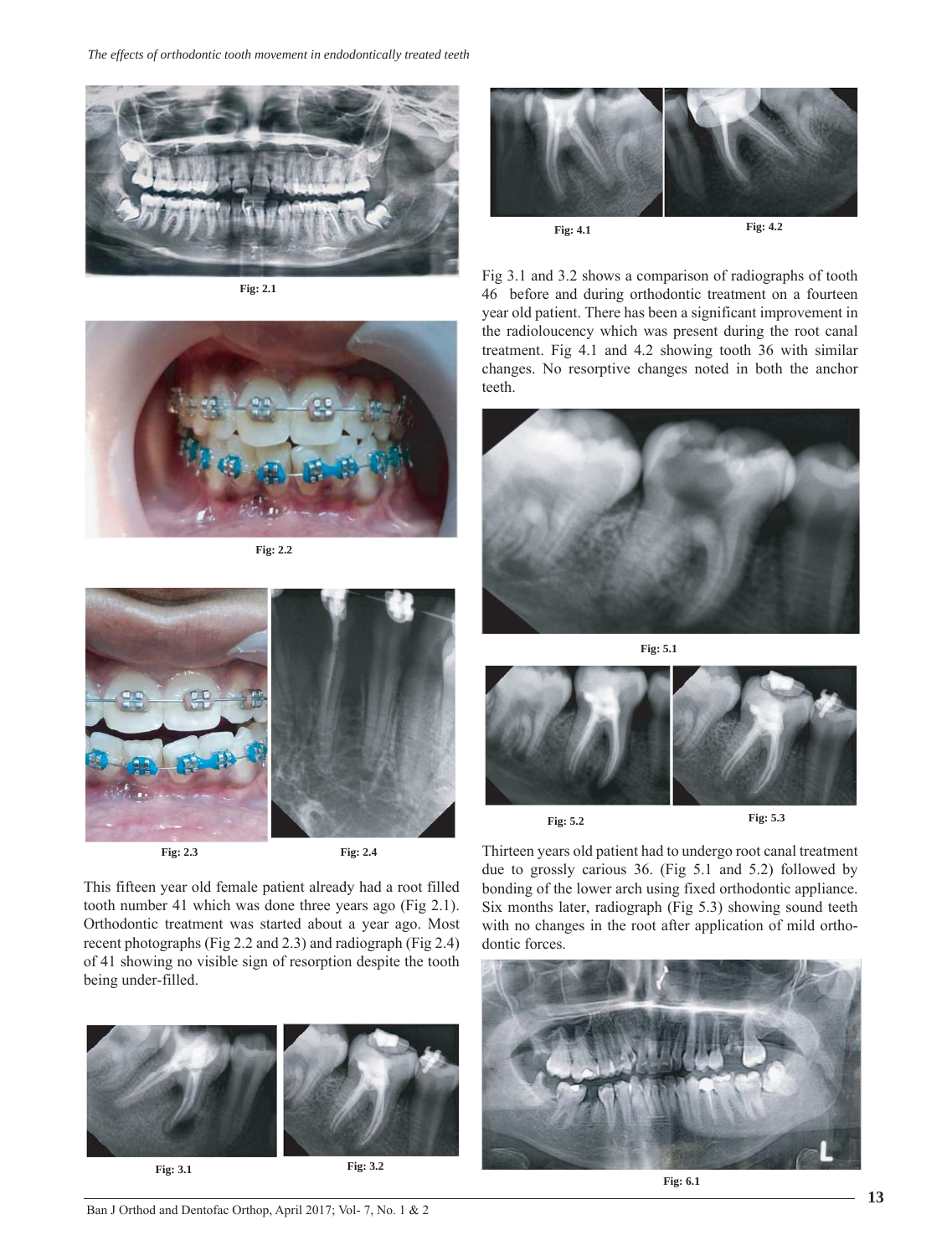

**Fig: 6.2**

Orthopentamogram of a twenty one years old female patient showing grossly carious 13 (Fig 6.1). Root canal treatment of the patient was done two years ago prior to orthodontic treatment. Most recent radiograph (Fig 6.2) showing the tooth with no remarkable changes.



This patient had started her root canal treatment on 36 before bonding of the lower arch with fixed appliance, around a year ago. Fig. 7.1 and 7.2 shows the most recent finding where the tooth is both clinically and radiographically sound.

## **DISCUSSION:**

Orthodontic tooth movement is based on application of force to the teeth for a certain period of time which may vary between months or years. This movement inevitably causes biological reactions in the periodontal ligament and the pulp. The clinical importance of pulpal alteration after orthodontic force depends on whether or not it will endanger the long term viability of the teeth. Orthodontic treatment prognosis of endodontically treated teeth depends on the type, the

severity and the timing of the trauma as well as the management of the case by the dental professional. 3

Although the orthodontic movement of teeth without pulp is possible, there are some questions associated with this movement. Some authors believe that teeth that have undergone root canal therapy are more susceptible to root resorption,4 whereas other authors found no significant difference.<sup>5,6,7</sup> Wickwire et al.<sup>4</sup> examined the effect of pulpectomy on tooth movement and showed that teeth without pulp are subject to a greater degree of resorption when compared to teeth with vitality. Bender et al.<sup>8</sup> observed greater resorption for vital teeth compared with endodontically treated teeth. Similarly, the endodontically treated teeth resorbed less frequently and with less severity than homologous teeth with vitality; however, there was no statistically significant difference between the degrees of root resorption. <sup>9-12</sup>

The long term consequences of the tooth roots that have undergone moderate to severe resorption is still questionable. Researchers have re-evaluated patients with moderate to severe root resorption many years after orthodontic treatment $1^{2, 13, 14}$  and have found that root resorption stops after orthodontic treatment has been discontinued. Although there may be some remodeling of the irregular resorbed edges of the root with time due to reparative deposition of cellular cementum, this type of remodeling merely produces a smoother surface in the long term. However the length of the root does not continue to shorten after removal of orthodontic appliance.<sup>3</sup>

Another relevant detail to endodontically treated teeth is ankylosis. According to Biederman, 15 ankylosis is caused by a disturbance in the local metabolism of the periodontal ligament, resulting in the fusion of the alveolar bone with the cement. Ankylosis can be caused by disturbance of the alveolar bone and/or the periodontal ligament, originated in the orthodontic movement.

#### Limitations

•Even though the present study described a few case reports with minimal or no resorption, further clinical reports with mass volume is required to make a decisive conclusion.

•Root resorption of the teeth was only studied using digital radiography.

### **CONCLUSION:**

Understanding the endo-ortho relationship is essential for a successful treatment outcome. The prognosis of any compromised treatment depends mainly on the quality of the root canal treatment and the health of the periodontal membrane. From the evidence available, it is clear that root canal treated teeth can be moved orthodontically to the same extent as vital teeth, providing, a controlled force application to avoid risk of inflammatory root resorption. Good clinical and radiographic assessment is important prior to planning to ensure the best treatment outcome.